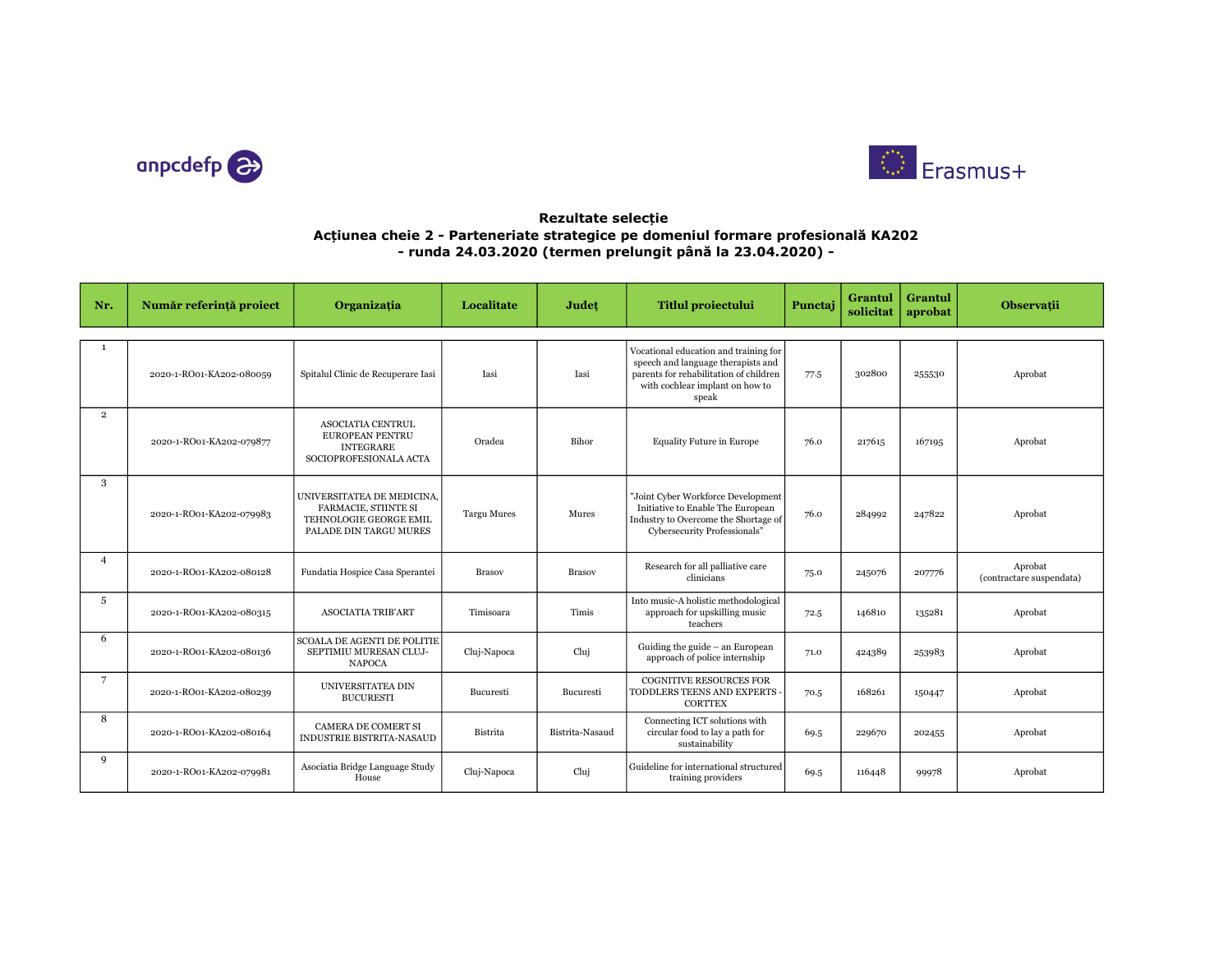| 10 | 2020-1-RO01-KA202-080171 | Liceul de Coregrafie Floria Capsali                                        | Bucuresti | Bucuresti     | Teachers for SwanZ                                                                                                            | 69.0 | 295470 | 225857 | Aprobat |
|----|--------------------------|----------------------------------------------------------------------------|-----------|---------------|-------------------------------------------------------------------------------------------------------------------------------|------|--------|--------|---------|
| 11 | 2020-1-RO01-KA202-079774 | S.C. TRAVEL HOSPITALITY<br>EVENTS MANAGEMENT S.R.L.                        | Bucuresti | Bucuresti     | <b>Healthy Life Through Stress</b><br>Management                                                                              | 67.5 | 299550 | 177620 | Aprobat |
| 12 | 2020-1-RO01-KA202-079926 | Colegiul Economic Ion Ghica                                                | Braila    | <b>Braila</b> | Apprenticeship for the Development<br>of Design Thinking                                                                      | 67.5 | 275775 | 194120 | Aprobat |
| 13 | 2020-1-RO01-KA202-080384 | ASOCIATIA DIRECTORILOR DIN<br><b>INVATAMANTUL</b><br><b>PREUNIVERSITAR</b> | Arad      | Arad          | MORE OPPORTUNITIES LESS<br><b>DIFFERENCES</b>                                                                                 | 66.5 | 193219 | 152393 | Aprobat |
| 14 | 2020-1-RO01-KA202-080444 | Autoritatea Nationala de<br>Management al Calitatii in<br>Sanatate         | Bucuresti | Bucuresti     | Création d'une certification de<br>formation européenne pour la gestion<br>de la qualité des soins et des risques<br>en santé | 66.5 | 404303 | 299992 | Aprobat |
| 15 | 2020-1-RO01-KA202-080284 | Asociatia Socio-Culturala Sfantul<br>Ioan Botezatorul Berbesti             | Berbesti  | Valcea        | <b>BIO-BAKERS IN SERVICE</b>                                                                                                  | 66.0 | 299606 | 268229 | Aprobat |
| 16 | 2020-1-RO01-KA202-080188 | COMPLEXUL MUZEAL<br>NATIONAL MOLDOVA IASI                                  | Iasi      | Iasi          | United for those in Needs: Learn,<br>Open, Care, Keep - the Museum<br>Mediator as<br>Diversity Integrator                     | 65.5 | 282225 | 254695 | Aprobat |
| 17 | 2020-1-RO01-KA202-080479 | LICEUL DON ORIONE                                                          | Oradea    | Bihor         | Increase VET quality and<br>attractiveness through 3D printing<br>and robotics for a better insertion to<br>labor market      | 65.5 | 263640 | 213560 | Aprobat |
| 18 | 2020-1-RO01-KA202-079773 | S.C. ZIVAC GROUP CENTRAL<br>S.R.L.                                         | Bucuresti | Bucuresti     | Psychological Resilinece for<br><b>Emergency Responders</b>                                                                   | 65.0 | 316135 | 172884 | Aprobat |
| 19 | 2020-1-RO01-KA202-080397 | Asociatia TEAM 4 Excellence                                                | Constanta | Constanta     | Career guidance in blue economy, Be-<br>Blue                                                                                  | 65.0 | 112508 | 90751  | Aprobat |
| 20 | 2020-1-RO01-KA202-079778 | ASOCIATIA EXPERT PSY -<br>ASOCIATIA PSIHOLOGILOR<br>SPECIALISTI            | Bucuresti | Bucuresti     | Psychological Aid Techniques for<br>Victims of Human Trafficking                                                              | 64.5 | 270090 | 137416 | Aprobat |
| 21 | 2020-1-RO01-KA202-080321 | S.C. TRAINIFIQUE S.R.L.                                                    | Bucuresti | Bucuresti     | Academy for Teaching and Enhancing<br>New Abilities                                                                           | 64.5 | 282180 | 226600 | Aprobat |
| 22 | 2020-1-RO01-KA202-079780 | <b>S.C. FIT EXPRESS</b><br>INTERNATIONAL S.R.L.                            | Bucuresti | Bucuresti     | A Mental Trainer to Empower Your<br><b>Super Ability</b>                                                                      | 64.5 | 299140 | 229830 | Aprobat |
| 23 | 2020-1-RO01-KA202-079785 | Liceul Teoretic de Informatica<br>Grigore Moisil                           | Iasi      | Iasi          | Be A COmpetence Now. Beacons for<br>Incidental Learning                                                                       | 64.0 | 261861 | 233571 | Rezerva |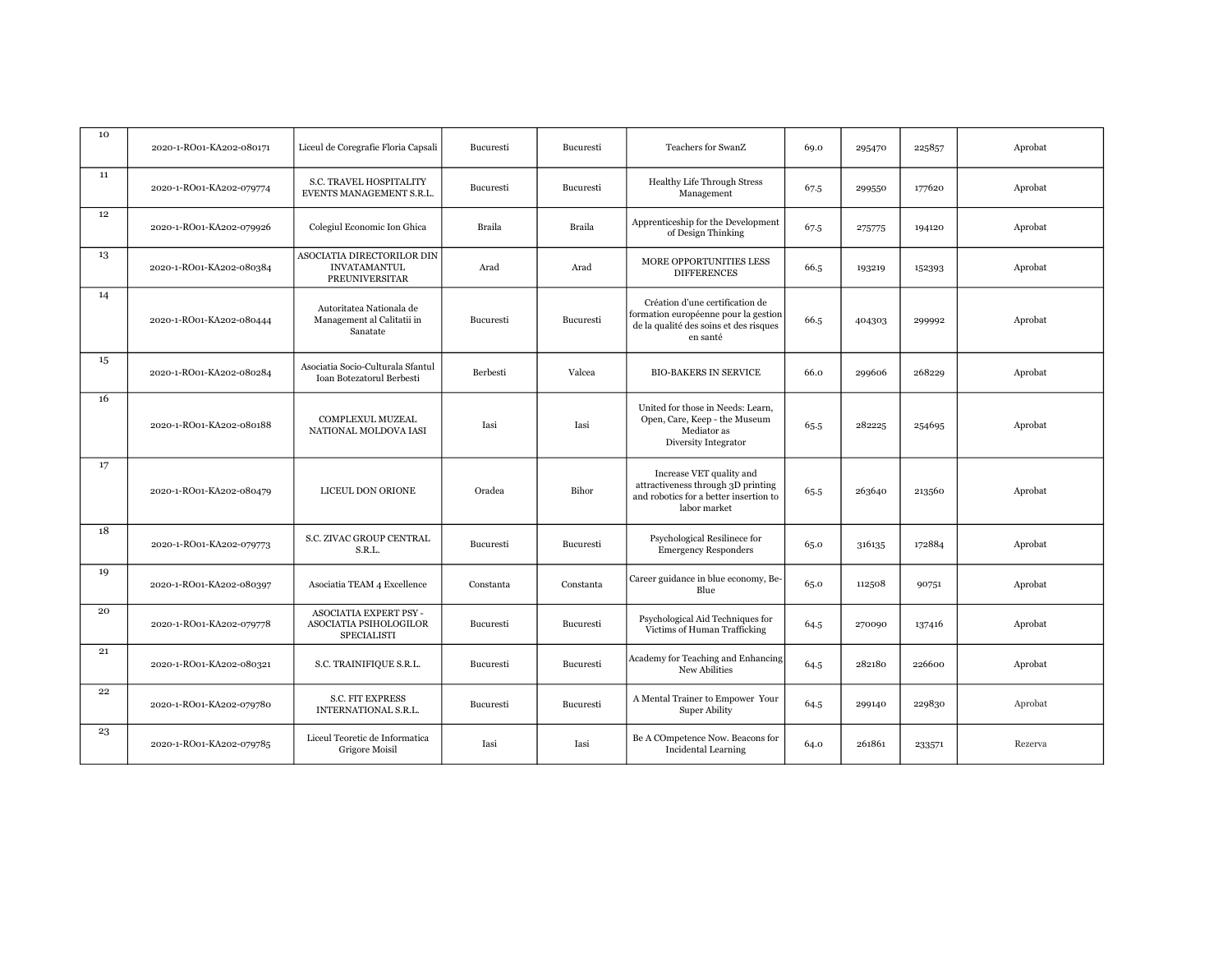| 24 | 2020-1-RO01-KA202-079788 | <b>ASOCIATIA EDUNET</b>                                                                                                   | Craiova                             | Dolj            | Promote vaccination and<br>immunization in Europe: Empower<br>nurses and healthcare professionals<br>to tackle vaccine hesitancy  | 63.5 | 193436 | 159474      | Rezerva                        |
|----|--------------------------|---------------------------------------------------------------------------------------------------------------------------|-------------------------------------|-----------------|-----------------------------------------------------------------------------------------------------------------------------------|------|--------|-------------|--------------------------------|
| 25 | 2020-1-RO01-KA202-079822 | Asociatia Grupul de Actiune Locala<br>Fagarasul de Sud - Tinutul<br>Posadelor                                             | com. Domnesti                       | Arges           | TrainAgroTourism                                                                                                                  | 63.0 | 230745 | 0           | Respins - fonduri insuficiente |
| 26 | 2020-1-RO01-KA202-080073 | ASOCIATIA DE SUDURA DIN<br><b>ROMANIA</b>                                                                                 | Timisoara                           | Timis           | European Adhesive Inspector (EAI) -<br>new recognized qualification<br>gathering required competences for<br>bonds inspection     | 63.0 | 297885 | 0           | Respins - fonduri insuficiente |
| 27 | 2020-1-RO01-KA202-080105 | <b>CAMERA DE COMERT SI</b><br><b>INDUSTRIE BISTRITA-NASAUD</b>                                                            | Bistrita                            | Bistrita-Nasaud | <b>CEECOM: Circular Economy</b><br>Entrepreneurship COMpetence<br>framework for start-uppers and VET<br>providers                 | 62.5 | 250860 | 0           | Respins - fonduri insuficiente |
| 28 | 2020-1-RO01-KA202-080191 | UNIVERSITATEA DUNAREA DE<br><b>JOS DIN GALATI</b>                                                                         | Galati                              | Galati          | A Transnational Plan for Achieving<br>Relevant, Comparable and High-<br>Quality Work-Based Learning<br>Pathways at European level | 62.5 | 316635 | $\mathbf 0$ | Respins - fonduri insuficiente |
| 29 | 2020-1-RO01-KA202-080163 | <b>S.C. MIXT SOURCE</b><br>MANAGEMENT S.R.L.                                                                              | Calarasi                            | Calarasi        | Social entrepreneurship skills for the<br><b>VET</b>                                                                              | 62.0 | 246585 | $\mathbf 0$ | Respins - fonduri insuficiente |
| 30 | 2020-1-RO01-KA202-080349 | Asociatia Window Romania                                                                                                  | Craiova                             | Dolj            | Professional inclusion in Europe                                                                                                  | 62.0 | 132959 | 0           | Respins - fonduri insuficiente |
| 31 | 2020-1-RO01-KA202-079888 | INSTITUTUL NATIONAL DE<br>CERCETARE-DEZVOLTARE IN<br>SUDURA SI INCERCARI DE<br>MATERIALE - ISIM TIMISOARA                 | Timisoara                           | Timis           | Comprehensive Training in Robot<br>Welding                                                                                        | 61.5 | 262862 | 0           | Respins - fonduri insuficiente |
| 32 | 2020-1-RO01-KA202-080025 | ASOCIATIA CONSILIULUI<br>NATIONAL AL<br><b>INTREPRINDERILOR PRIVATE</b><br>MICI SI MIJLOCII DIN ROMANIA<br>- FILIALA ARAD | Arad                                | Arad            | <b>OFFER</b>                                                                                                                      | 61.5 | 293680 | $\mathbf 0$ | Respins - fonduri insuficiente |
| 33 | 2020-1-RO01-KA202-080082 | CENTRUL PENTRU EDUCATIE SI<br>CONSULTANTA INSTRUMENTE<br><b>STRUCTURALE</b>                                               | Targu Jiu                           | Gori            | <b>ENGAGEed</b> into practice                                                                                                     | 61.5 | 111290 | $\mathbf 0$ | Respins - fonduri insuficiente |
| 34 | 2020-1-RO01-KA202-079903 | S.C. Ludor Engineering S.R.L.                                                                                             | sat Valea Adanca,<br>com. Miroslava | Iasi            | RepSkills - Development of advanced<br>repair skills to boost EU Circular<br>Economy                                              | 61.5 | 225414 | 0           | Respins - fonduri insuficiente |
| 35 | 2020-1-RO01-KA202-080316 | Liceul Tehnologic de Transporturi<br>Auto                                                                                 | Targoviste                          | Dambovita       | My job is my future!                                                                                                              | 61.5 | 87574  | $\mathbf 0$ | Respins - fonduri insuficiente |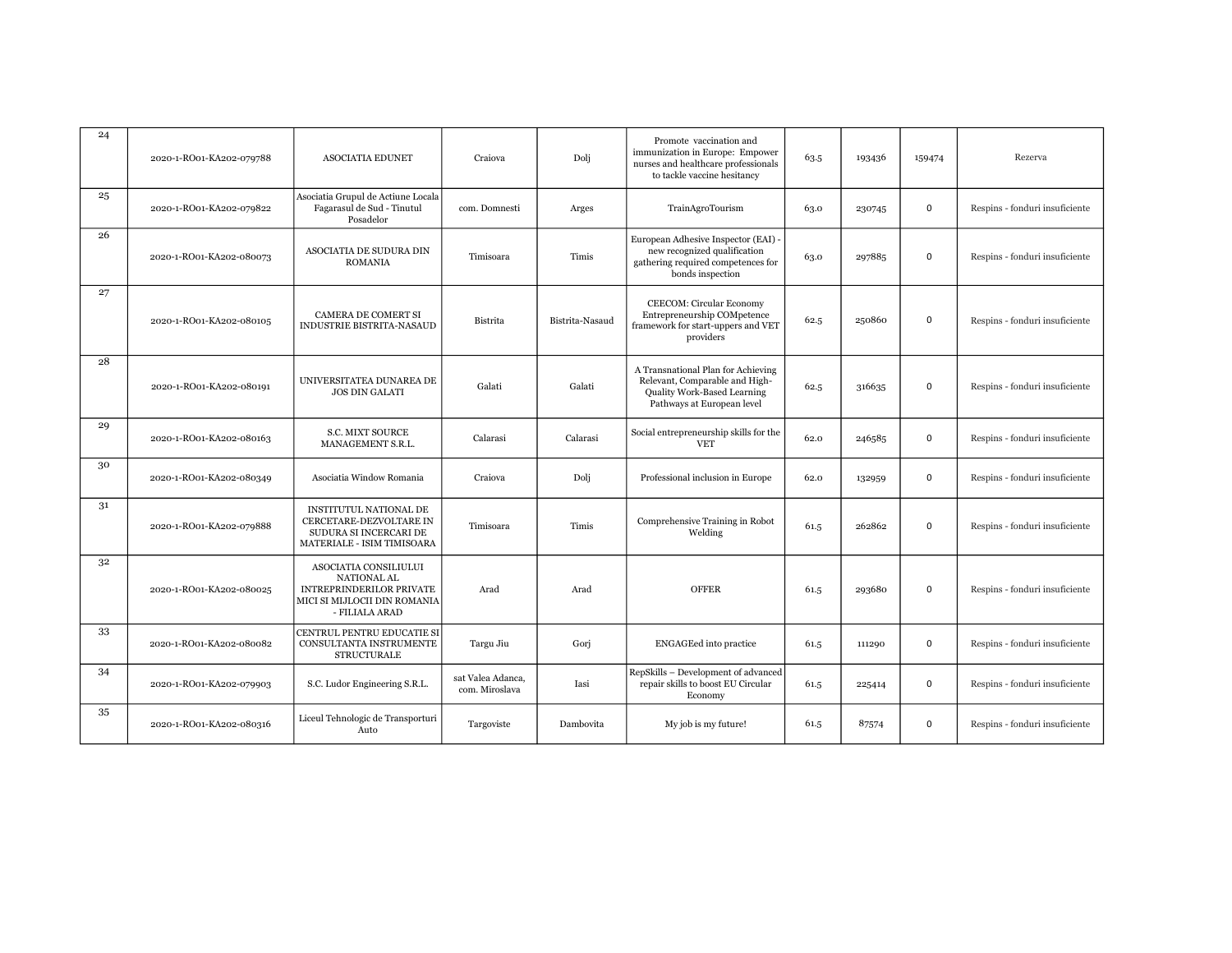| 36 | 2020-1-RO01-KA202-080367 | UNIVERSITATEA DIMITRIE<br>CANTEMIR DIN TARGU MURES                                                            | <b>Targu Mures</b> | Mures     | BECOME - Boosting the<br>competitiveness and<br>internationalization of SMEs as an<br>important Catalyst for the<br>development of Open to Modern<br>Entrepreneurship | 61.5 | 250414 | 0           | Respins - fonduri insuficiente |
|----|--------------------------|---------------------------------------------------------------------------------------------------------------|--------------------|-----------|-----------------------------------------------------------------------------------------------------------------------------------------------------------------------|------|--------|-------------|--------------------------------|
| 37 | 2020-1-RO01-KA202-079948 | Colegiul Tehnic Mihai Bacescu                                                                                 | Falticeni          | Suceava   | New Innovative Pathways in<br>Professional Education and Training                                                                                                     | 61.5 | 132585 | $\mathbf 0$ | Respins - fonduri insuficiente |
| 38 | 2020-1-RO01-KA202-079797 | ASOCIATIA DE DEZVOLTARE<br>ECONOMICO-SOCIALA A.D.E.S.                                                         | Curtea de Arges    | Arges     | <b>INTERnationalisation of non-profit</b><br>Organisations                                                                                                            | 61.0 | 282681 | $\mathbf 0$ | Respins - fonduri insuficiente |
| 39 | 2020-1-RO01-KA202-079884 | UNIVERSITATEA DE MEDICINA,<br><b>FARMACIE, STIINTE SI</b><br>TEHNOLOGIE GEORGE EMIL<br>PALADE DIN TARGU MURES | <b>Targu Mures</b> | Mures     | Situational Work-based Training                                                                                                                                       | 61.0 | 146435 | $\mathbf 0$ | Respins - fonduri insuficiente |
| 40 | 2020-1-RO01-KA202-079987 | UNIVERSITATEA TEHNICA<br>GHEORGHE ASACHI DIN IASI                                                             | Iasi               | Iasi      | Revive Silk Production in Europe -<br>Training Activities for expanding<br>traditional and modern process<br>techniques for Silk in EU                                | 61.0 | 222820 | $\mathbf 0$ | Respins - fonduri insuficiente |
| 41 | 2020-1-RO01-KA202-080027 | S.C. ASSIST SOFTWARE S.R.L.                                                                                   | Suceava            | Suceava   | e-CARD Entrepreneur serious game<br>for low Skilled Young people                                                                                                      | 61.0 | 214013 | $\mathbf 0$ | Respins - fonduri insuficiente |
| 42 | 2020-1-RO01-KA202-079777 | <b>ASOCIATIA DE STUDII</b><br>PSIHOLOGICE                                                                     | Bucuresti          | Bucuresti | <b>Excellent Teaching</b>                                                                                                                                             | 61.0 | 271590 | $\mathbf 0$ | Respins - fonduri insuficiente |
| 43 | 2020-1-RO01-KA202-080374 | CENTRUL JUDETEAN DE<br>RESURSE SI ASISTENTA<br>EDUCATIONALA ARAD                                              | Arad               | Arad      | S.O.S. a Career for Success                                                                                                                                           | 60.5 | 261620 | 0           | Respins - fonduri insuficiente |
| 44 | 2020-1-RO01-KA202-079942 | UNIVERSITATEA DIN CRAIOVA                                                                                     | Craiova            | Dolj      | Lifelong e-learning Platform for the<br>Manufacturing sector in Europe                                                                                                | 60.5 | 272092 | 0           | Respins - fonduri insuficiente |
| 45 | 2020-1-RO01-KA202-079984 | ASOCIATIA CENTRUL<br>NATIONAL PENTRU PRODUCTIE<br>SI CONSUM DURABILE                                          | Timisoara          | Timis     | Smart Education for Smart and<br>Sustainable Cities                                                                                                                   | 60.5 | 165975 | 0           | Respins - fonduri insuficiente |
| 46 | 2020-1-RO01-KA202-079991 | ASOCIATIA ROMANA PENTRU<br>TRANSFER TEHNOLOGIC SI<br><b>INOVARE AROTT</b>                                     | Craiova            | Dolj      | <b>Excellence for Public Administration</b><br>and a Regional Innovation and<br>Development Strategy Development                                                      | 60.5 | 289672 | $\mathbf 0$ | Respins - fonduri insuficiente |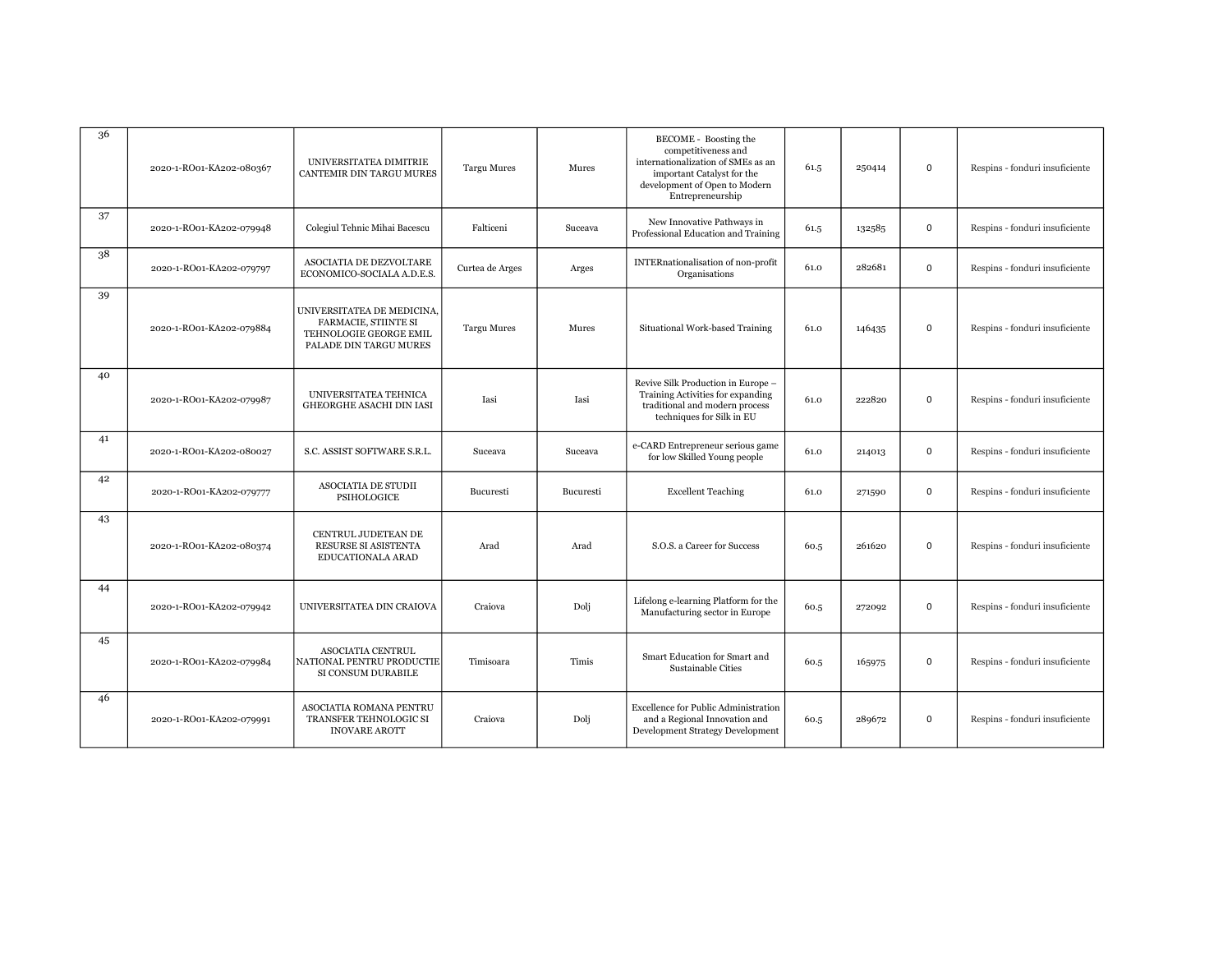| 47             | 2020-1-RO01-KA202-079844 | INSTITUTUL NATIONAL DE<br>CERCETARE-DEZVOLTARE<br>PENTRU TEXTILE SI PIELARIE ·<br><b>INCDTP BUCURESTI</b> | Bucuresti        | Bucuresti | Innovative e-learning tool for<br>professionals of Green Public<br>Procurement for Textiles, Leather<br>and Habitat Sectors                                          | 60.0 | 296723 | $\mathsf 0$ | Respins - fonduri insuficiente |
|----------------|--------------------------|-----------------------------------------------------------------------------------------------------------|------------------|-----------|----------------------------------------------------------------------------------------------------------------------------------------------------------------------|------|--------|-------------|--------------------------------|
| 48             | 2020-1-RO01-KA202-080047 | UNIVERSITATEA DIN<br><b>BUCURESTI</b>                                                                     | Bucuresti        | Bucuresti | GEO_EXCHANGE: Exchange of good<br>training practices in the European<br>Geoparks                                                                                     | 60.0 | 182640 | 0           | Respins - fonduri insuficiente |
| 49             | 2020-1-RO01-KA202-080210 | UNIVERSITATEA OVIDIUS DIN<br>CONSTANTA                                                                    | Constanta        | Constanta | Building smart village                                                                                                                                               | 60.0 | 141520 | 0           | Respins - fonduri insuficiente |
| 50             | 2020-1-RO01-KA202-080277 | ASOCIATIA INITIATIVA PENTRU<br>COOPERARE SI DEZVOLTARE<br><b>INTERCOMUNITARA</b>                          | com. Brebeni     | Olt       | Counselling services for career                                                                                                                                      | 60.0 | 298609 | $\mathsf 0$ | Respins - fonduri insuficiente |
| 5 <sup>1</sup> | 2020-1-RO01-KA202-080314 | Uniunea Generala a Industriasilor<br>din Romania                                                          | Bucuresti        | Bucuresti | Development of a Training Program<br>for enhancing the implementation of<br>Corporate<br>Social Responsibility in SMEs through<br><b>Intergenerational Mentoring</b> | 60.0 | 280165 | 0           | Respins - fonduri insuficiente |
| 52             | 2020-1-RO01-KA202-080354 | INSTITUTUL NATIONAL DE<br>CERCETARE-DEZVOLTARE<br>PENTRU TEXTILE SI PIELARIE ·<br><b>INCDTP BUCURESTI</b> | <b>Bucuresti</b> | Bucuresti | greeN deAl for Textile indUstRy<br>ecologicAl sustainabiLity                                                                                                         | 60.0 | 268770 | $\mathbf 0$ | Respins - fonduri insuficiente |
| 53             | 2020-1-RO01-KA202-080395 | Fundatia Worldskills Romania                                                                              | Cluj-Napoca      | Cluj      | Strategic planning and performance<br>management of VET institutions                                                                                                 | 60.0 | 269255 | $\mathsf 0$ | Respins - fonduri insuficiente |
| 54             | 2020-1-RO01-KA202-080396 | ASOCIATIA OAMENILOR DE<br>AFACERI ARGES (AOAAG)                                                           | Pitesti          | Arges     | WBL in E-commerce                                                                                                                                                    | 60.0 | 247407 | 0           | Respins - fonduri insuficiente |
| 55             | 2020-1-RO01-KA202-080173 | ASOCIATIA PROFESORILOR DE<br>SPECIALITATE IN TEHNOLOGII ·<br><b>ASPECT</b>                                | Constanta        | Constanta | <b>INNOVATIVE TEACHING for</b><br>TEACHERS TO INCREASE<br>STUDENT'S EMPLOYABILITY                                                                                    | 53.5 | 127985 | $\mathbf 0$ | Respins - punctaj insuficient  |
| 56             | 2020-1-RO01-KA202-079898 | ASOCIATIA CENTRUL DE<br>DEZVOLTARE ARAD                                                                   | Arad             | Arad      | Adoption of Circular Economy in<br>Modern Entrepreneurship                                                                                                           | 53.5 | 278264 | $\mathbf 0$ | Respins - punctaj insuficient  |
| 57             | 2020-1-RO01-KA202-079992 | <b>AGENTIA PENTRU</b><br>DEZVOLTARE REGIONALA<br>NORD-EST                                                 | Piatra Neamt     | Neamt     | Flavours of Europe                                                                                                                                                   | 53.0 | 320640 | $\mathsf 0$ | Respins - punctaj insuficient  |
| 58             | 2020-1-RO01-KA202-080292 | Centrul Judetean de Resurse si<br>Asistenta Educationala Suceava                                          | Suceava          | Suceava   | My-MENTOR: EMPOWERMENT of<br>SOCIAL PROFESSIONALS SERVING<br>DISADVANTAGED GROUPS                                                                                    | 53.0 | 144102 | 0           | Respins - punctaj insuficient  |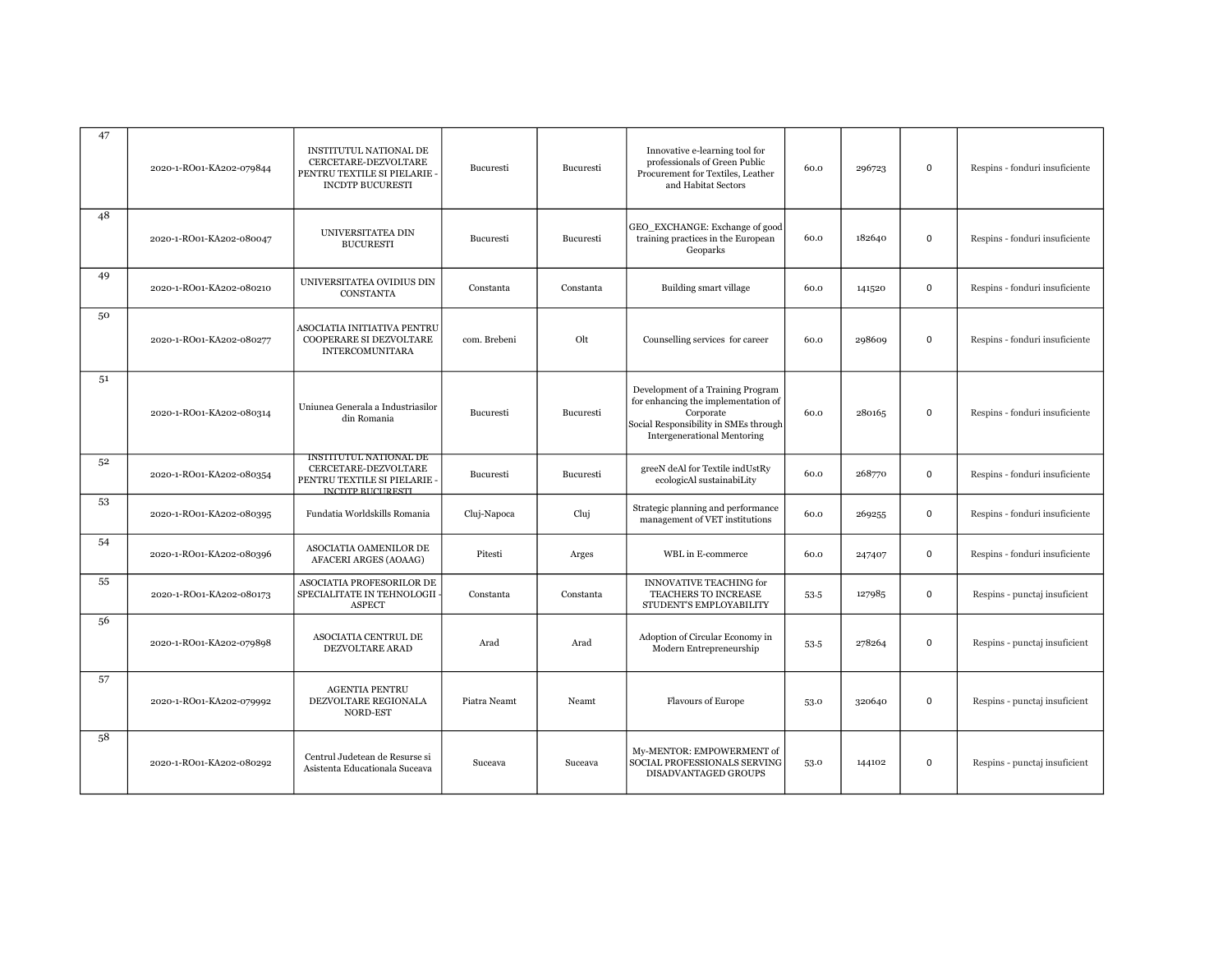| 59 | 2020-1-RO01-KA202-080366 | Fundatia Ecologica Green                                                 | Iasi               | Iasi          | Practicing Transdisciplinary Learning<br>in Healthcare Education                                                                                               | 52.0 | 447333 | $\mathbf 0$ | Respins - punctaj insuficient |
|----|--------------------------|--------------------------------------------------------------------------|--------------------|---------------|----------------------------------------------------------------------------------------------------------------------------------------------------------------|------|--------|-------------|-------------------------------|
| 60 | 2020-1-RO01-KA202-080311 | Colegiul National Unirea                                                 | <b>Targu Mures</b> | Mures         | Recover outdated machines using<br>arduino for scalling up ESTEAM and<br>green skills in VET students                                                          | 52.0 | 207570 | $\mathbf 0$ | Respins - punctaj insuficient |
| 61 | 2020-1-RO01-KA202-079775 | CMI FLAHA SHADI S.R.L.                                                   | Bucuresti          | Bucuresti     | Developing emphatic communication<br>skills in medical services                                                                                                | 51.5 | 297290 | $\mathbf 0$ | Respins - punctaj insuficient |
| 62 | 2020-1-RO01-KA202-080116 | S.C. INTERNATIONAL<br><b>INTERNSHIPS S.R.L.</b>                          | Bucuresti          | Bucuresti     | Mentorship for Work Based Learning                                                                                                                             | 51.0 | 79236  | 0           | Respins - punctaj insuficient |
| 63 | 2020-1-RO01-KA202-080348 | <b>ASOCIATIA PENTRU</b><br>DEZVOLTARE DURABILA IN<br><b>EDUCATIE</b>     | Bucuresti          | Bucuresti     | <b>Innovative Training on VET</b><br>Internationalization                                                                                                      | 50.5 | 162245 | $\mathbf 0$ | Respins - punctaj insuficient |
| 64 | 2020-1-RO01-KA202-080110 | ASOCIATIA CENTRUL PENTRU<br>PROMOVAREA INVATARII<br>PERMANENTE TIMISOARA | Timisoara          | Timis         | Looking at Greening process in<br>Corrections from a Lifelong Learning<br>Perspective - Supporting European<br><b>Green Deal Strategy</b>                      | 49.0 | 365935 | 0           | Respins - punctaj insuficient |
| 65 | 2020-1-RO01-KA202-080057 | Centrul Judetean de Resurse si<br>Asistenta Educationala Iasi            | Iasi               | Iasi          | Learning to be happy: A Positive<br>Education for Resilience, Well-Being<br>and Life-Skills Development for<br>proffessionals working in educational<br>sector | 48.5 | 286940 | 0           | Respins - punctaj insuficient |
| 66 | 2020-1-RO01-KA202-080089 | Asociatia Societate Romana de<br>Chirurgie Vasculara                     | Timisoara          | Timis         | Rethinking medical education<br>programs in the lifelong learning<br>context                                                                                   | 48.5 | 283764 | 0           | Respins - punctaj insuficient |
| 67 | 2020-1-RO01-KA202-079896 | Colegiul Tehnic Cibinium                                                 | Sibiu              | Sibiu         | Treasuring European educational<br>capital for reliable VET innovative<br>pedagogies                                                                           | 48.0 | 265916 | $\mathbf 0$ | Respins - punctaj insuficient |
| 68 | 2020-1-RO01-KA202-080078 | S.C. COSVITEC EST S.R.L.                                                 | Constanta          | Constanta     | YOU UPRISE - Youth Unleashing<br>Power and Innovation of Social<br>Entrepreneurship                                                                            | 46.5 | 71730  | $\Omega$    | Respins - punctaj insuficient |
| 69 | 2020-1-RO01-KA202-080146 | ASOCIATIA MERGI INAINTE                                                  | Ghimbay            | <b>Brasov</b> | Silver Life Palette                                                                                                                                            | 46.5 | 262541 | $\mathbf 0$ | Respins - punctaj insuficient |
| 70 | 2020-1-RO01-KA202-080026 | ASOCIATIA PENTRU JUDETUL<br>HARGHITA - HARGITA<br>MEGYEERT EGYESULET     | Miercurea Ciuc     | Harghita      | Virtual Volunteering Trans-<br>Generational Mentor Network to<br>Assist Underprivileged VET Students<br>in order to Get a High-School Degree                   | 46.0 | 289163 | $\mathbf 0$ | Respins - punctaj insuficient |